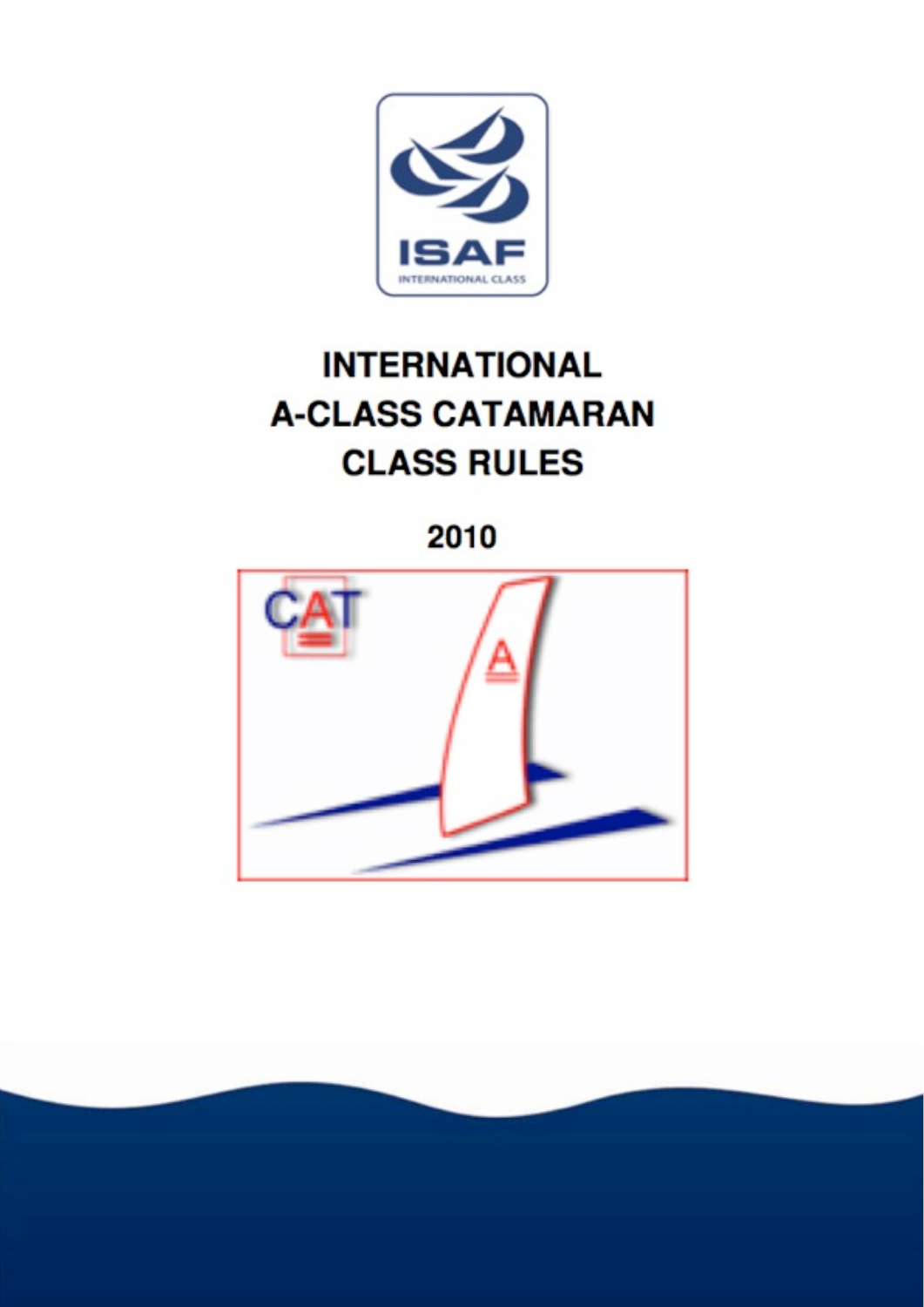- 1. A catamaran is defined as a two-hulled sailing boat with essentially duplicate or mirror image hulls, fixed in parallel positions.
- 2. Sail area shall not be more than 13.94 square meters (150 square feet) Sail area to be measured in accordance with the" IYRU Measurement & Calculation of Sail Area Instructions" (last issued May 1985).
- 3. The over all length of the catamaran shall not be more than 5.49 meters (18 feet). The length shall be measured between perpendiculars to the extremities of the hulls with the catamaran in her normal trim. The measurement shall be taken parallel to the centre line of the craft and shall exclude rudder hangings, but if the athwart ships width of a rudder within 153mm (6 inches) of the bottom of the hull is more than 76mm (3 inches), the length shall be taken to the aftermost point of the rudder.
- 4. The extreme beam shall not be more than 2.3 meters (7 ft 6 1⁄2 inches). The beam shall be measured at right angles to the centre line of the craft at the widest point and shall include hull appendages in all positions (completely down and completely up flush with the bottom of the hull).
- 5. The crew in Division "A" shall be one person (helmsperson).
- 6. An unballasted retractable seat or trapeze shall be allowed for the helmsperson. When in use the helmsperson at all times shall have at least one foot in contact with the boat.
- 7. The A Division emblem shall be carried on the main sail and shall consist of the letter "A" over two parallel horizontal lines over national letters and sail numbers. Sail numbers shall be allotted by the National Authority or Class Association appointed by the National Authority. The class emblem, national letters and distinguishing numbers shall be placed as prescribed in the Racing Rules of Sailing (RRS 77 & RRS Appendix G).
- 8.

8.1 No part of each hull or hull appendages below the waterline shall be less than 0.75 meters from the centre line.